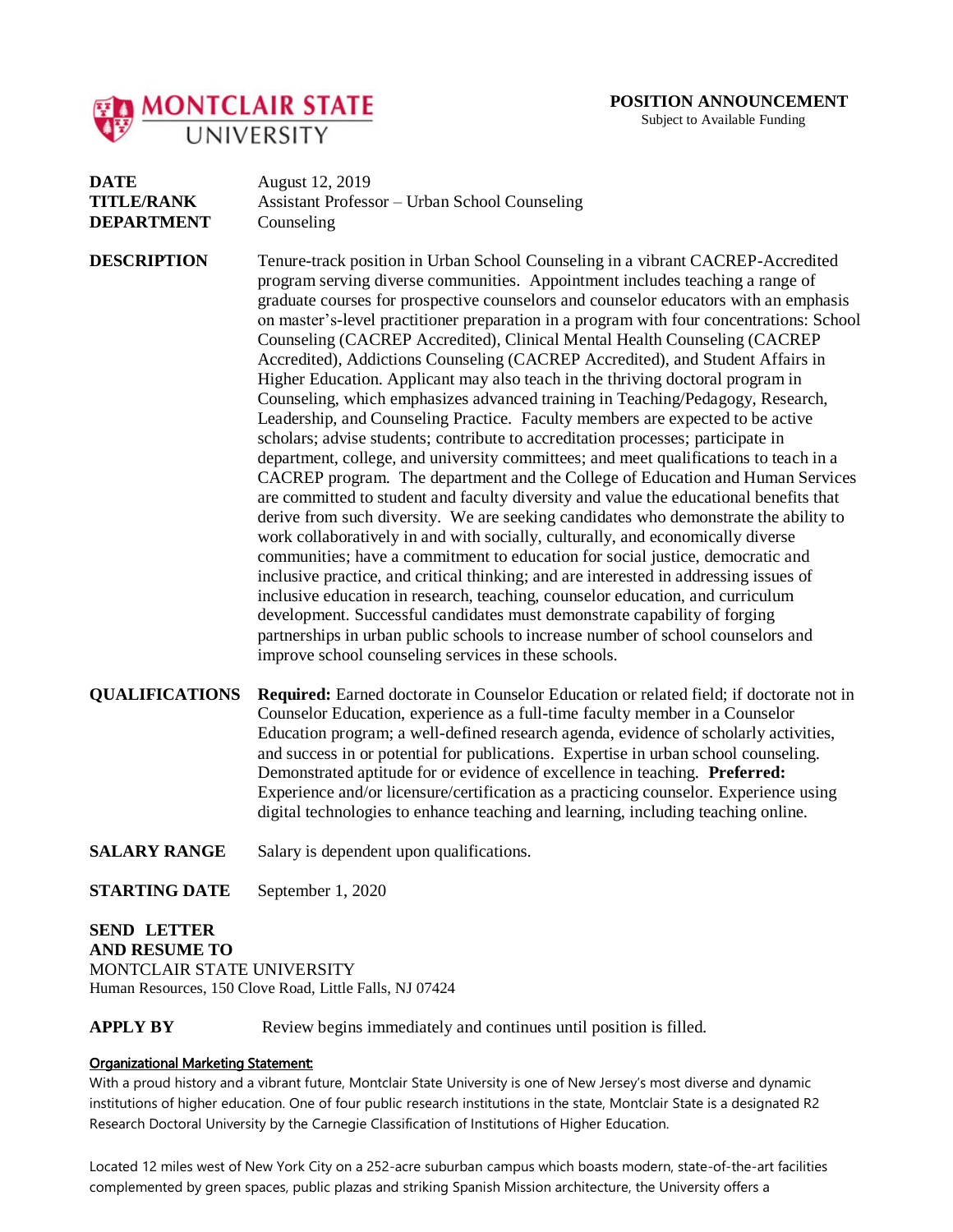comprehensive undergraduate curriculum with a global focus; a broad variety of superior graduate programs through the doctoral level; and a highly productive, dedicated and diverse faculty and student body.

The University's 11 colleges and schools offer more than 300 undergraduate and graduate majors, minors, concentrations and certificate programs, and with more than 120 student organizations and 18 NCAA Division III athletic teams for men and women, Montclair State offers its students a comprehensive college experience.

Montclair State University is an Equal Opportunity/Affirmative Action institution with a strong commitment to diversity. Additional information can be found on the website at [www.montclair.edu/human-resources/about-us/eo-aa-and-diversity/](http://www.montclair.edu/human-resources/about-us/eo-aa-and-diversity/)

## **AN EQUAL OPPORTUNITY/AFFIRMATIVE ACTION INSTITUTION**